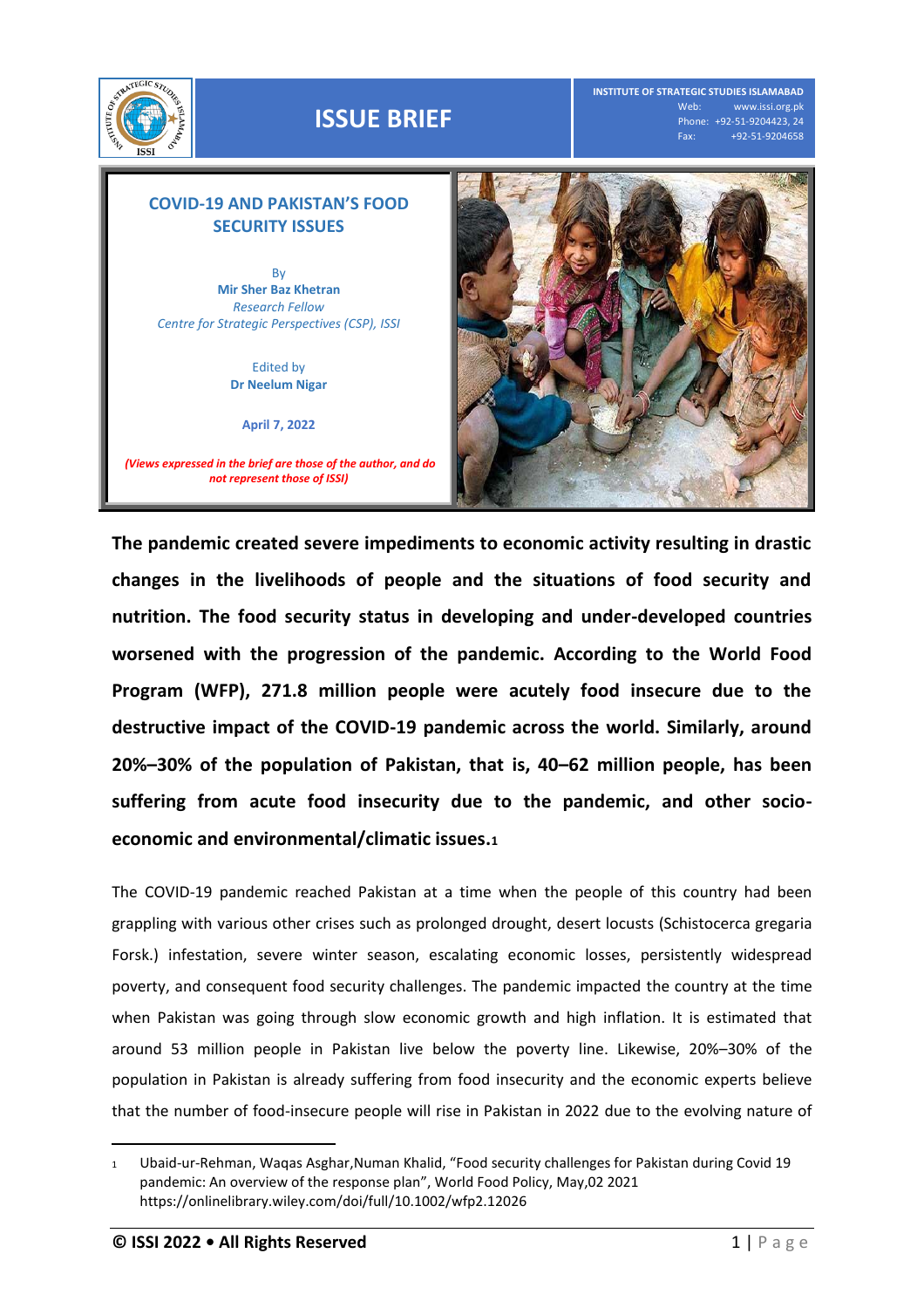the current pandemic. It has also been reported by the Pakistan Bureau of Statistics that the Consumer Price Index has been increased in Pakistan by 11% between May 2020 and December 2021. Moreover, food inflation has also increased by 13.73% in the rural areas and 10.94% in the urban areas during this pandemic era.<sup>2</sup>

The already cash-starved Pakistan will be facing an increasing food import bill as experts fear up to a 15 percent drop in the domestic wheat yield due to shrinking acreage, poor application of fertilizer, water scarcity, limited certified seeds, etc., leading to further reliance on imported grain. Estimates suggest that the country will need to import around four million tonnes of grain to meet the local shortfall. Pakistan had harvested a bumper crop and produced a record 28.75m tonnes of wheat last season. It had to import 2.2m tonnes of grain to meet local requirements and build strategic reserves of 1m tonnes. A 15pc loss in the yield means there will not be more than 25m tonnes wheat output this year.<sup>3</sup>

Former federal minister for food security Fakhar Imam said that their government used all its resources to protect Pakistan from the adverse impact of food insecurity. He said that the issue of food security is at the core of climate change. Furthermore, the government aim was to provide maximum facilities to farmers to increase domestic production in agriculture. The government played a critical role in facilitating the Research Centers in helping the farmers increase their productivity. Numerous projects started all over Pakistan under the National Agriculture Emergency Program are supporting sustainable development in the agriculture and livestock sector. Under the Agriculture Transformation Program, fertilizers and seed subsidies, innovation in the field of agriculture, and the up-gradation of institutions are at the forefront.<sup>4</sup>

Pakistan's agricultural cooperation under the China Pakistan Economic Corridor (CPEC) provides an important opportunity to revamp the agriculture sector, increasing its efficiency and productivity in the long run. As Goal No. 2 of the SDGs seeks sustainable solutions to sustain hunger and achieve food security, the promotion of sustainable agriculture is the key to achieving the targets. To mitigate the food security issue, Pakistan needs to adopt different measures by replacing old agricultural methods with the latest machinery and best practices including drip irrigation which could tackle the water scarcity issue.

l

<sup>2</sup> Ibid

<sup>3</sup> Amjad Mehmud, A bleak prognosis of wheat, *Dawn News,* February 14, 2022 <https://www.dawn.com/news/1674952>

<sup>4</sup> " Steps being taken to promote agriculture*", The News*, February 04, 2022 <https://www.thenews.com.pk/print/930641-steps-being-taken-to-promote-agriculture-says-minister>